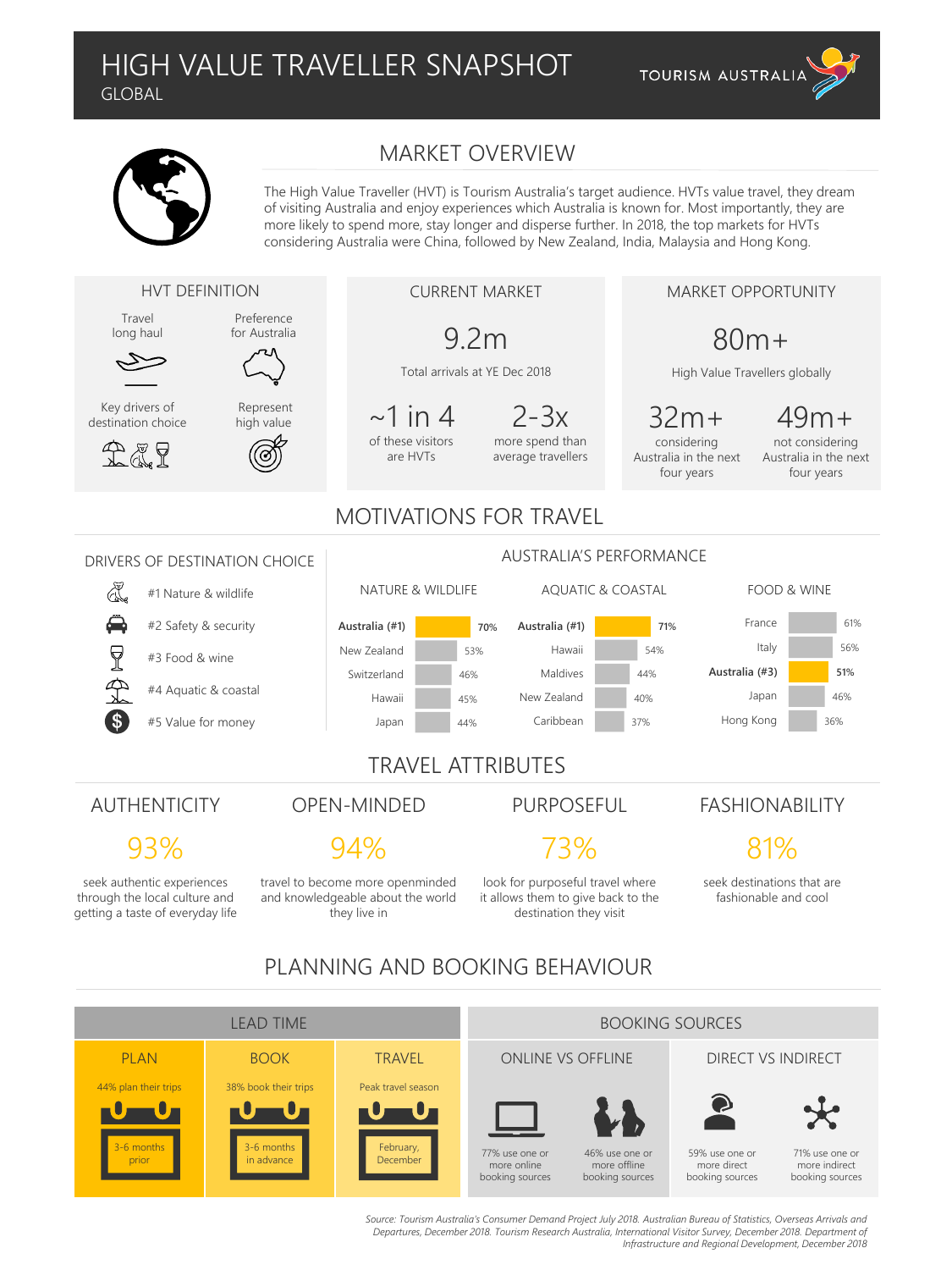



60% plan their trips

60% book their trips

Peak travel season

Jan-Feb 85% use one or

more online booking sources

1-2 months in advance

1-2 months prior

#### MARKET OVERVIEW

In 2018, China was Australia's largest inbound market for international visitor arrivals (up 6%) and total visitor expenditure (up 13%), making China one of Tourism Australia's most important source markets. China has the largest volume of estimated High Value Travellers (HVTs), representing approximately 47% of China's out of region travel market.



54% use one or more direct booking sources





79% use one or

more indirect booking sources

Source: Tourism Australia's Consumer Demand Project July 2018. Australian Bureau of Statistics, Overseas Arrivals and *Departures, December 2018. Tourism Research Australia, International Visitor Survey, December 2018. Department of Infrastructure and Regional Development, December 2018*

39% use one or more offline booking sources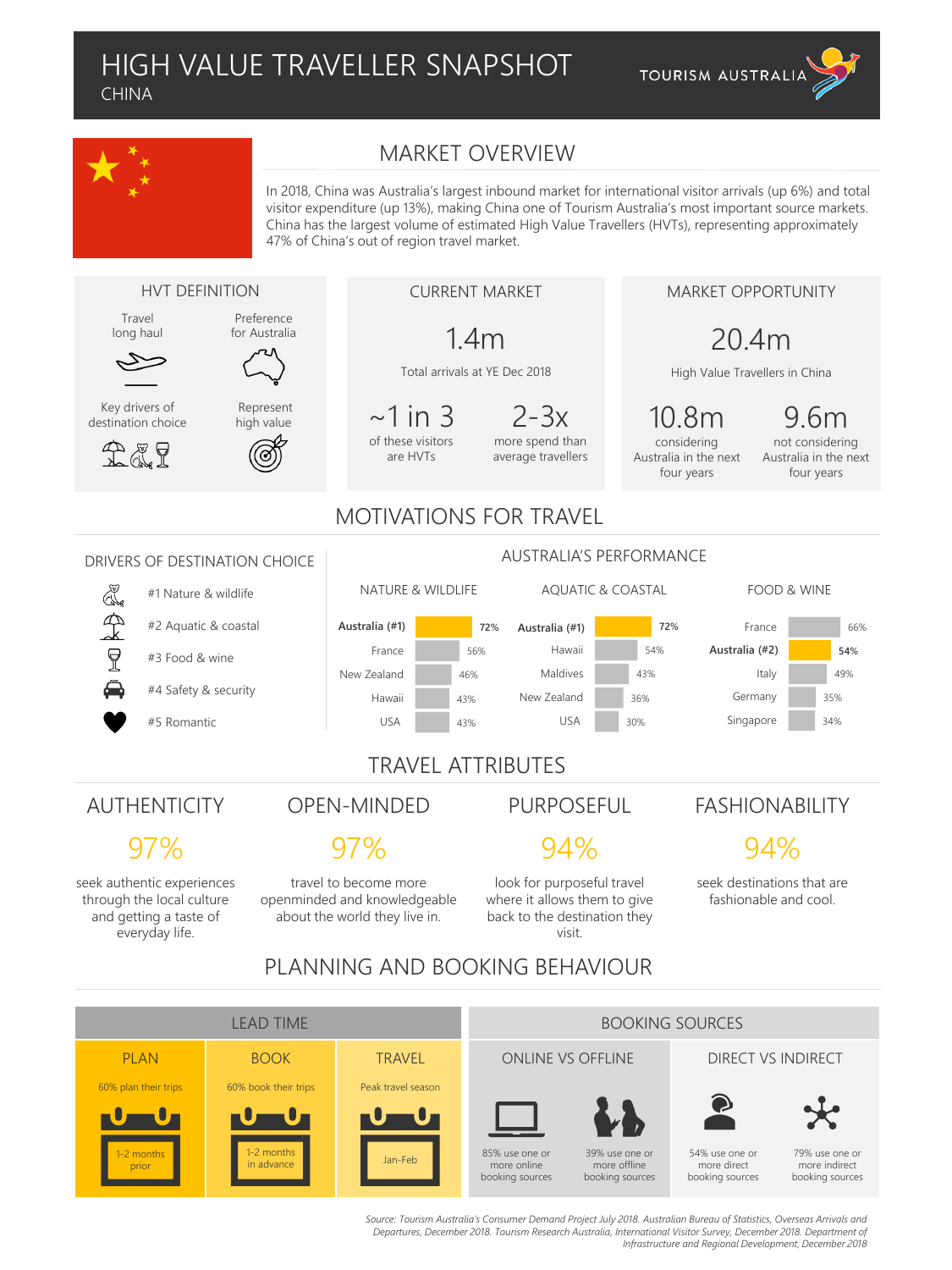#### HIGH VALUE TRAVELLER SNAPSHOT GERMANY



#### MARKET OVERVIEW

Germany is one of Australia's most important source markets for youth, with around a third of arrivals between the ages of 15-29 years old. German travellers are also more likely to disperse further, with around a quarter of travellers visiting between 8 to 20 destinations within Australia. High Value Travellers (HVTs) represent approximately 42% of Germany's out of regional travel market.



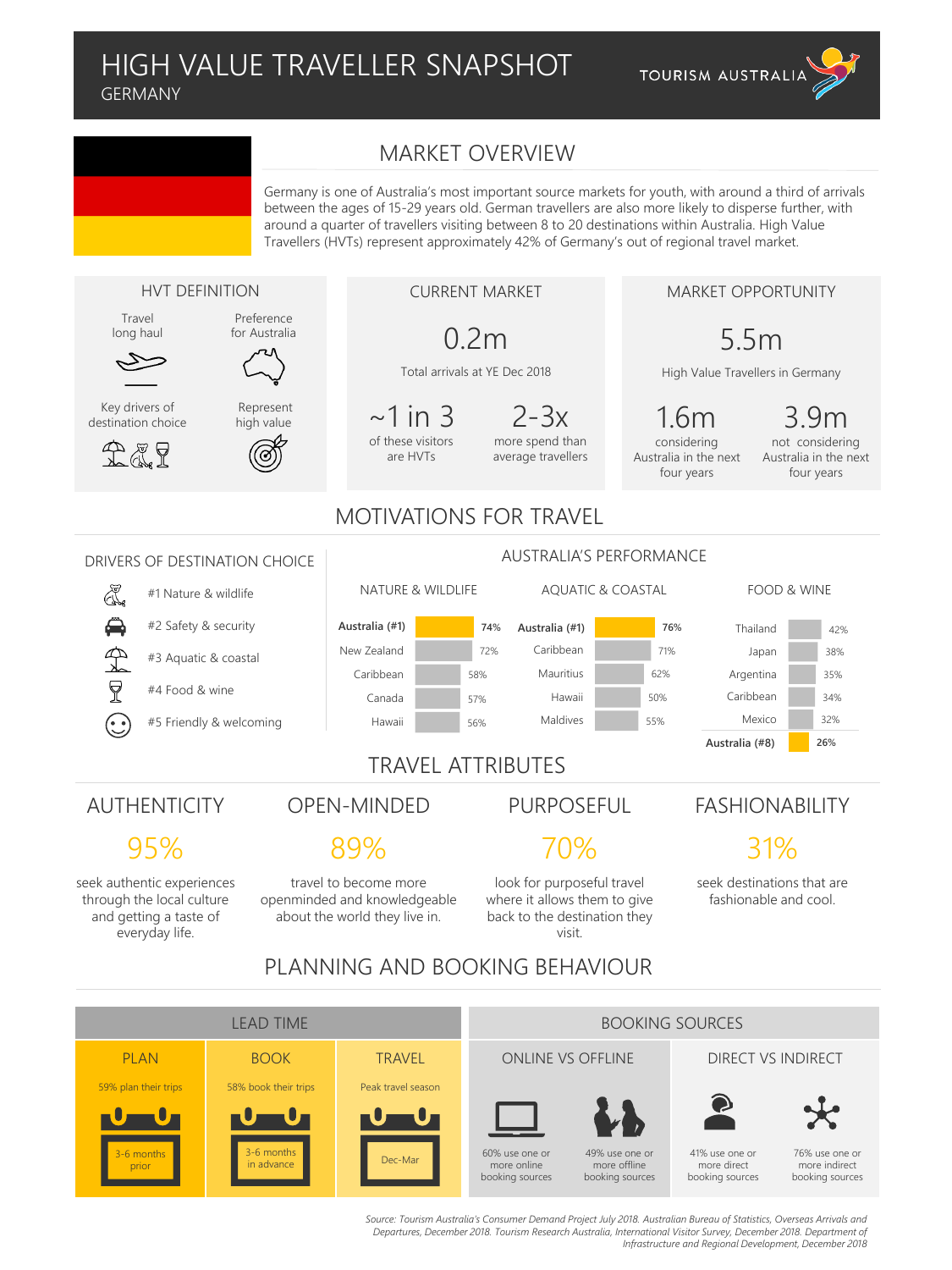HONG KONG

43% plan their trips

41% book their trips

1-2 months in advance

3-6 months prior





In 2018, Hong Kong was Australia's second fastest growing source market in terms of visitor arrivals, growing 10% year-on-year. Hight Value Travellers (HVTs) represent approximately 41% of Hong Kong's out of region travel market.



PLAN BOOK TRAVEL ONLINE VS OFFLINE DIRECT VS INDIRECT

77% use one or more online booking sources

Peak travel season

Feb-Mar December

Source: Tourism Australia's Consumer Demand Project July 2018. Australian Bureau of Statistics, Overseas Arrivals and *Departures, December 2018. Tourism Research Australia, International Visitor Survey, December 2018. Department of Infrastructure and Regional Development, December 2018*

38% use one or more offline booking sources 63% use one or more direct booking sources

65% use one or more indirect booking sources

57%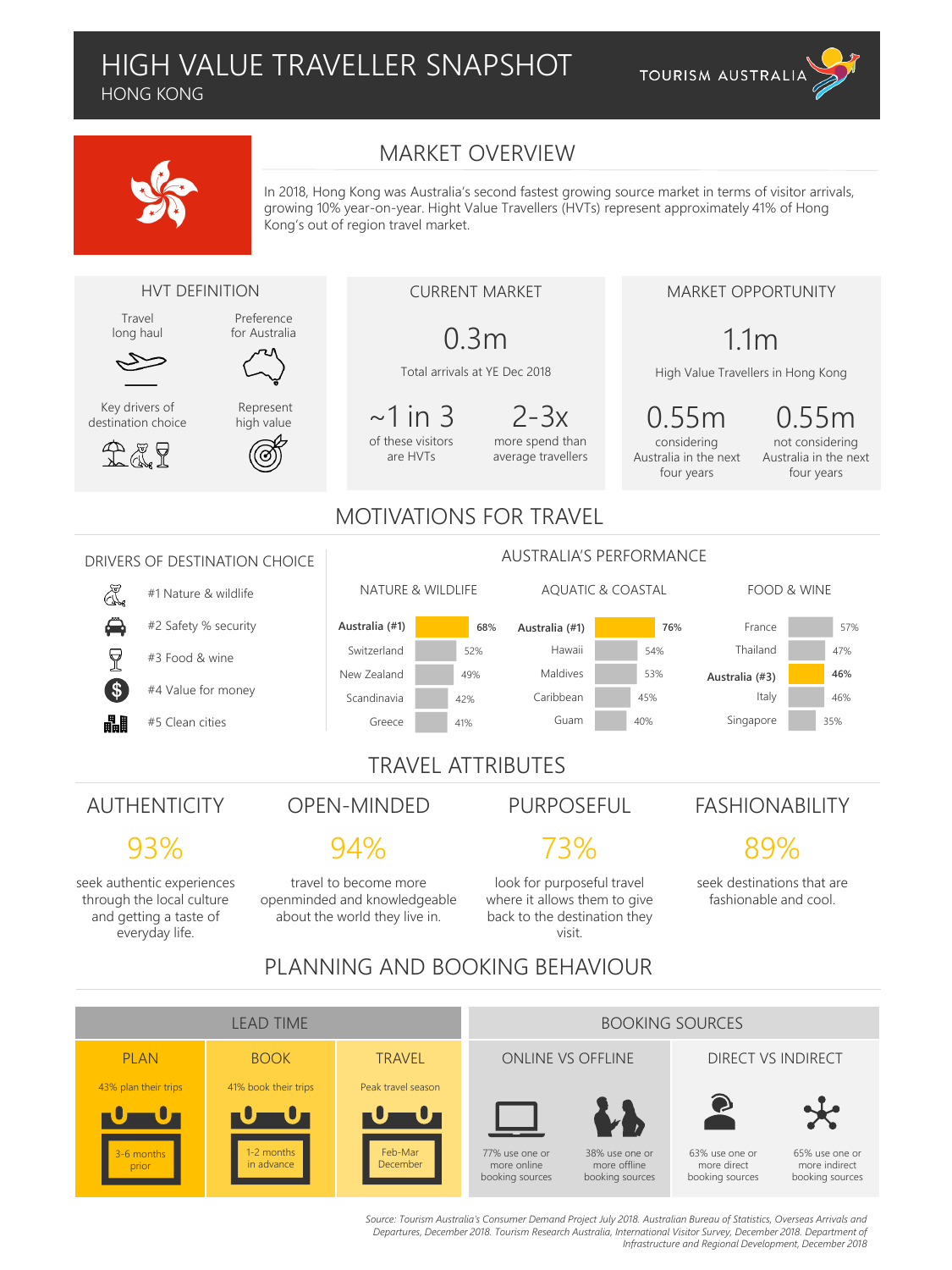

MARKET OPPORTUNITY

2.7m

High Value Travellers in India



In 2018, India was one of Australia's fastest growing inbound markets in terms of visitor arrivals, growing at 18% year-on-year. Total trip expenditure is also up by 21% at \$1.7b. High Value Travellers (HVTs) represent approximately 41% of India's out of region travel market.

#### HVT DEFINITION

Travel long haul

**SANK** 



Key drivers of destination choice



Represent high value

Preference for Australia

### CURRENT MARKET

## 0.4m

Total arrivals at YE Dec 2018

 $\sim$ 1 in 4 of these visitors are HVTs

2-3x more spend than average travellers

1.5m considering Australia in the next four years

1.2m

considering Australia beyond four years

#### MOTIVATIONS FOR TRAVEL

#### AUSTRALIA'S PERFORMANCE DRIVERS OF DESTINATION CHOICE NATURE & WILDLIFE AQUATIC & COASTAL FOOD & WINE #1 Nature & wildlife #2 Aquatic & coastal Australia (#1) **72%** Australia **Australia (#1) Australia (#1) Australia (#1) 73%** Australia (#1) **62%** Switzerland 58% Hawaii 45% France 49% #3 Safety & security New Zealand Mauritius Italy 48% 45% 44%  $\overline{P}$ #4 Food & wine New Zealand UK 47% 44% UK 42% USA USA 42% iŃ. #5 Family friendly Germany 35% 46% TRAVEL ATTRIBUTES AUTHENTICITY OPEN-MINDED PURPOSEFUL FASHIONABILITY 93% 95% 92% 91% seek authentic experiences travel to become more look for purposeful travel seek destinations that are through the local culture openminded and knowledgeable where it allows them to give fashionable and cool. and getting a taste of about the world they live in. back to the destination they everyday life. visit. PLANNING AND BOOKING BEHAVIOUR

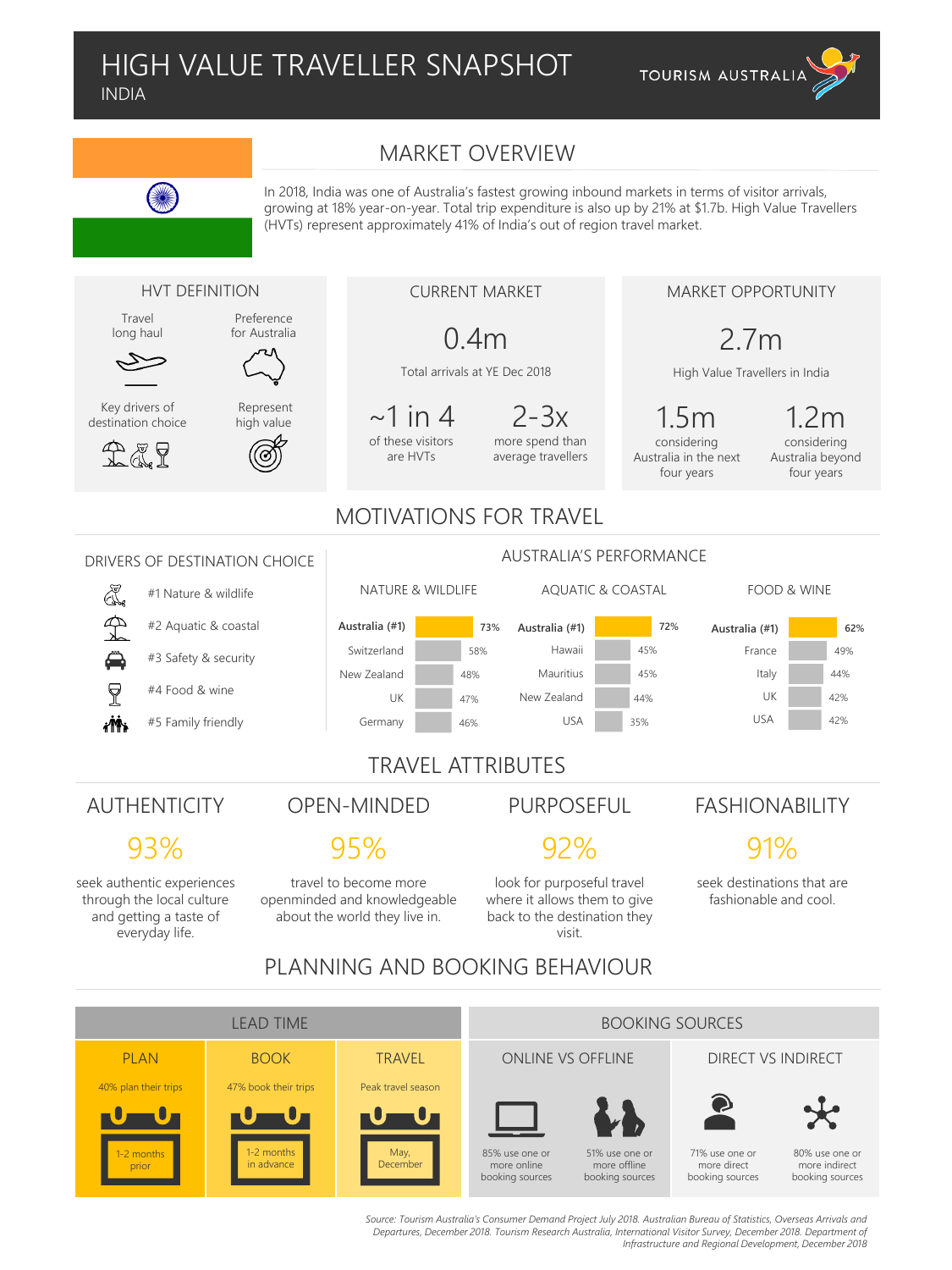#### HIGH VALUE TRAVELLER SNAPSHOT INDONESIA

**TOURISM AUSTRALIA** 

#### MARKET OVERVIEW

In 2018, Indonesia was Australia's fastest growing market for visitor expenditure, up 14% year-on-year. Indonesia also sustained record growth levels in arrivals. High Value Travellers (HVTs) represent approximately 36% of Indonesia's out of region travel market.



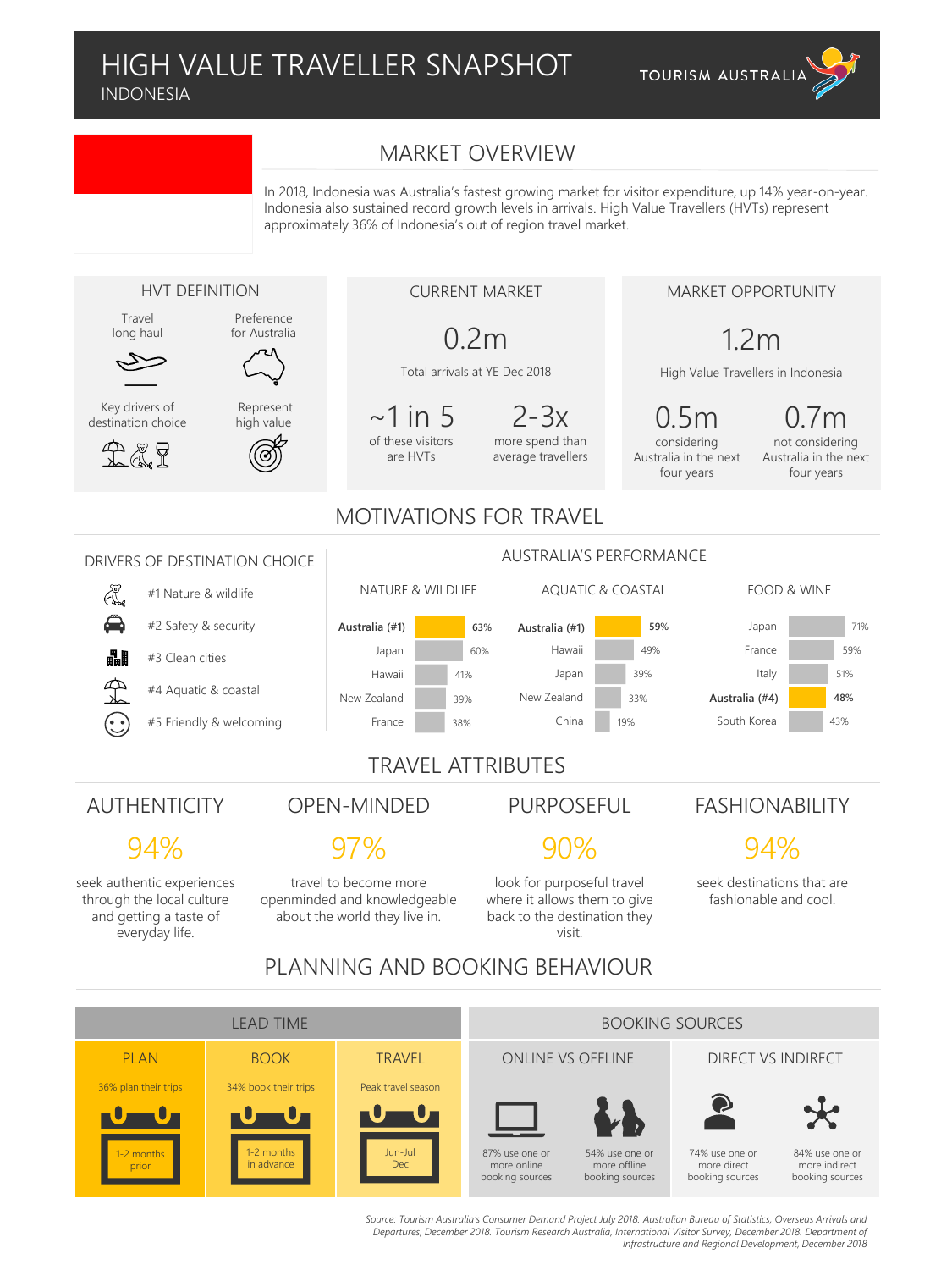

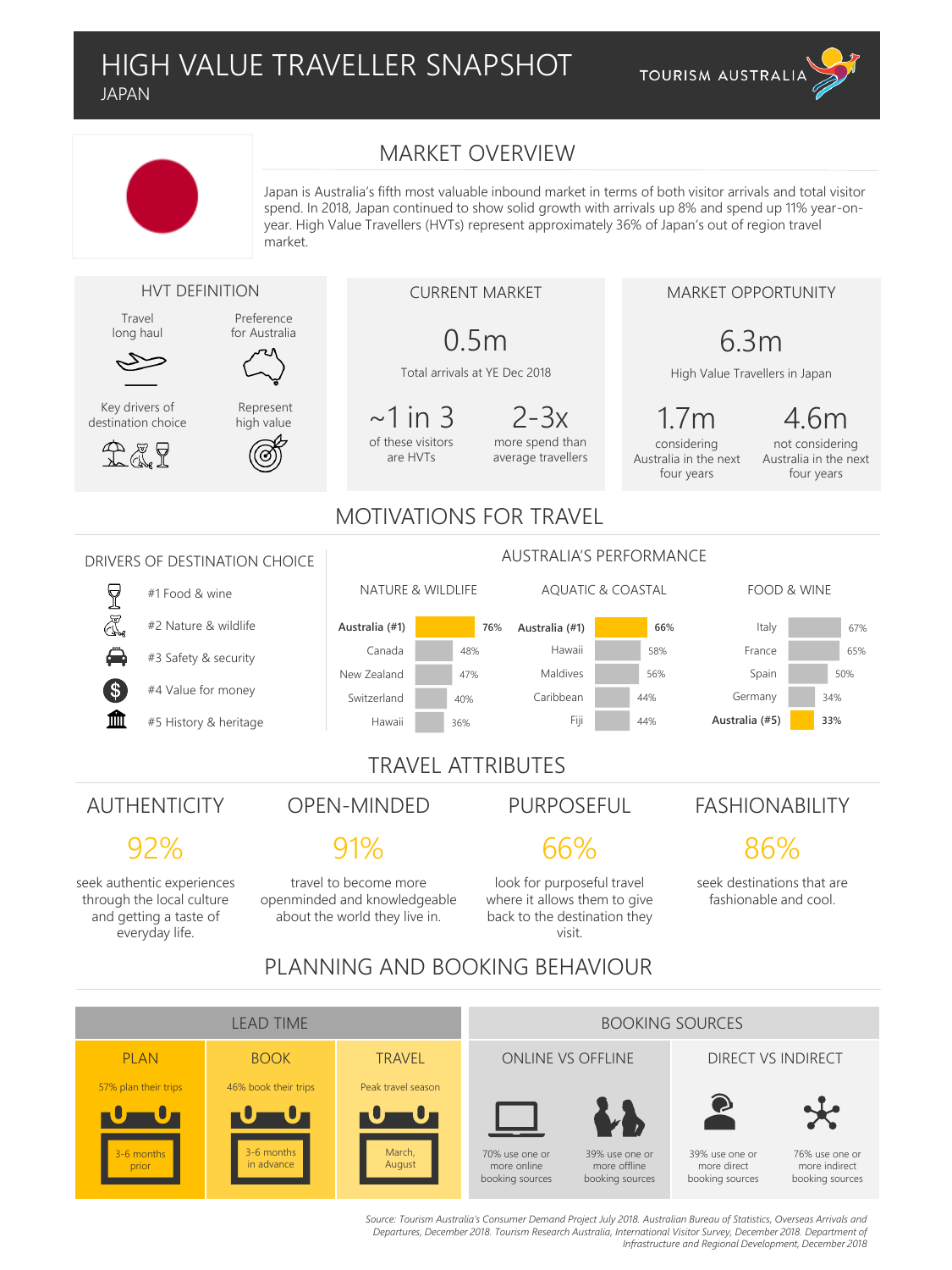MALAYSIA

3-6 months prior

3-6 months in advance

August Nov-Dec

79% use one or more online booking sources





### MARKET OVERVIEW

Malaysia remains a steady inbound market for Australia and market share continues to improve yearon-year. High Value Travellers (HVTs) represent approximately 39% of Malaysia's out of region travel market.



51% use one or more offline booking sources 75% use one or more direct booking sources

66% use one or more indirect booking sources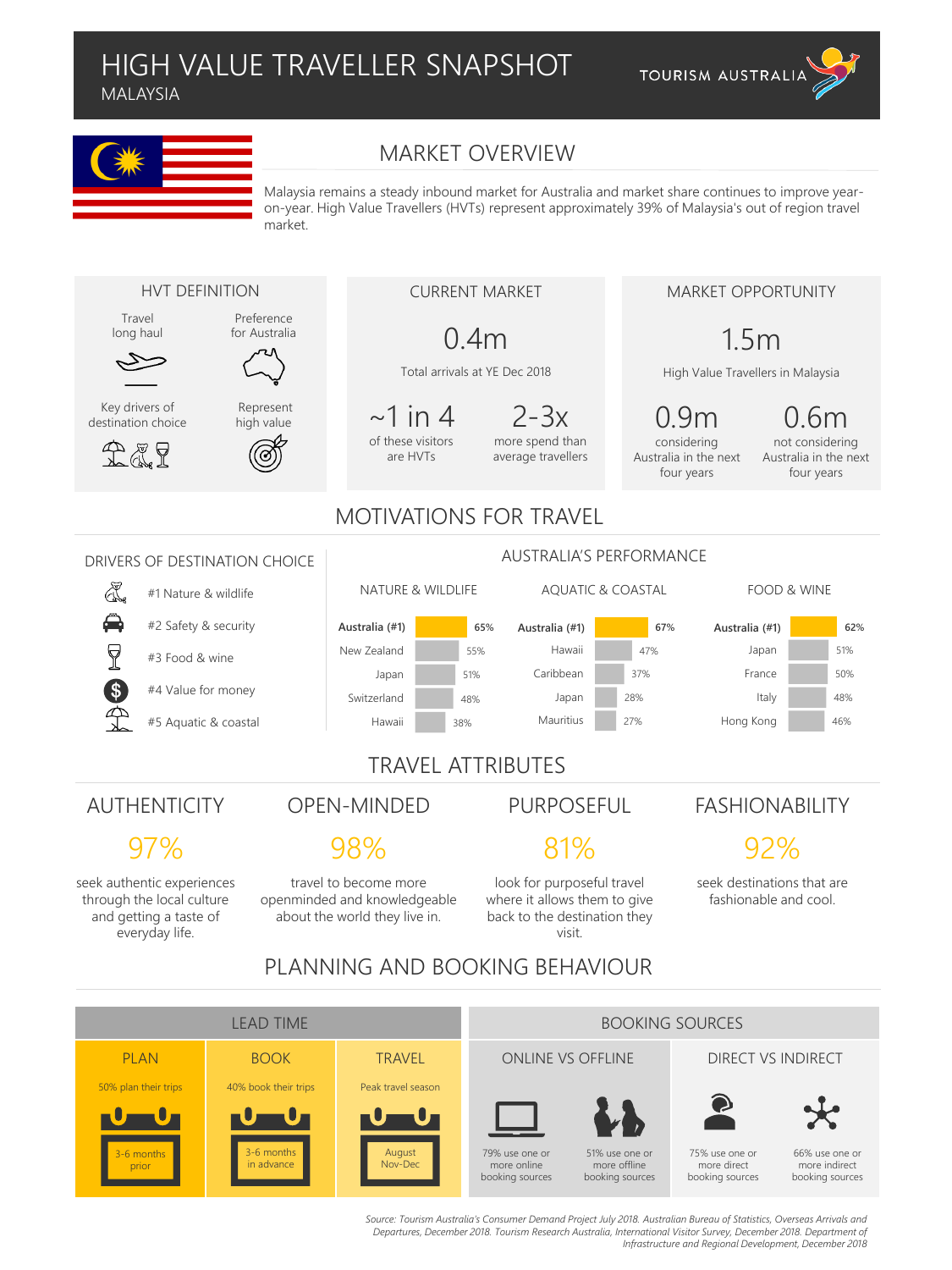NEW ZEALAND



49% plan their trips

51% book their trips

Peak travel season

 $\mathsf{u}$ l, Oct, Dec  $\blacksquare$  67% use one or

more online booking sources

3-6 months in advance

3-6 months prior

### MARKET OVERVIEW

In 2018, New Zealand was Australia's second largest source market for international visitor arrivals, growing at 3% year-on-year. New Zealand is also fourth largest market in terms of total trip expenditure at \$2.6bn. High Value Travellers (HVTs) represent approximately 33% of New Zealandd's out of region travel market.

**TOURISM AUSTRALIA** 



59% use one or more direct booking sources





62% use one or

more indirect booking sources

Source: Tourism Australia's Consumer Demand Project July 2018. Australian Bureau of Statistics, Overseas Arrivals and *Departures, December 2018. Tourism Research Australia, International Visitor Survey, December 2018. Department of Infrastructure and Regional Development, December 2018*

49% use one or more offline booking sources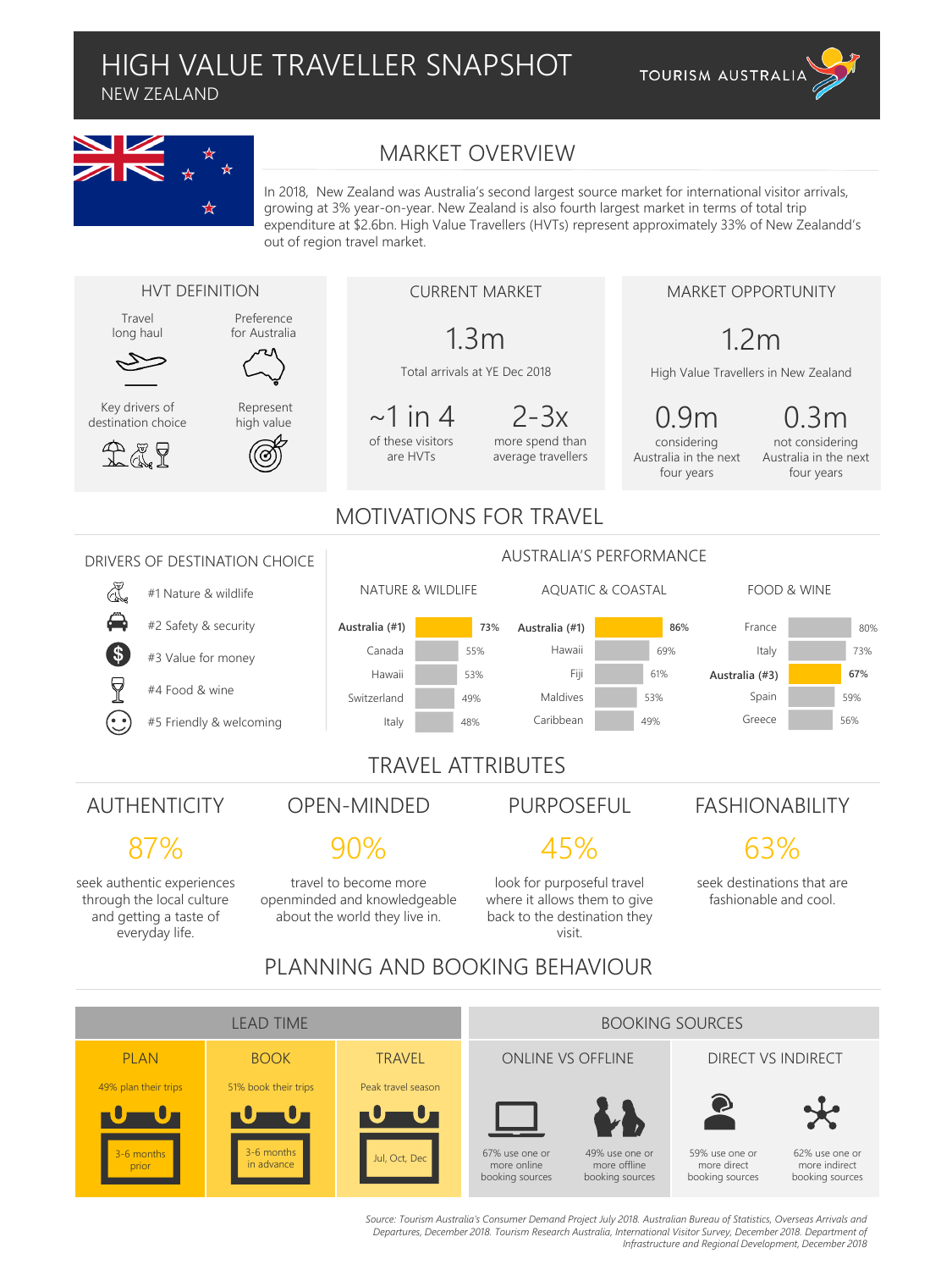SINGAPORE

3-6 months prior

3-6 months in advance





Nov-Dec **1** 86% use one or

more online booking sources

Source: Tourism Australia's Consumer Demand Project July 2018. Australian Bureau of Statistics, Overseas Arrivals and *Departures, December 2018. Tourism Research Australia, International Visitor Survey, December 2018. Department of Infrastructure and Regional Development, December 2018*

32% use one or more offline booking sources 71% use one or more direct booking sources

53% use one or more indirect booking sources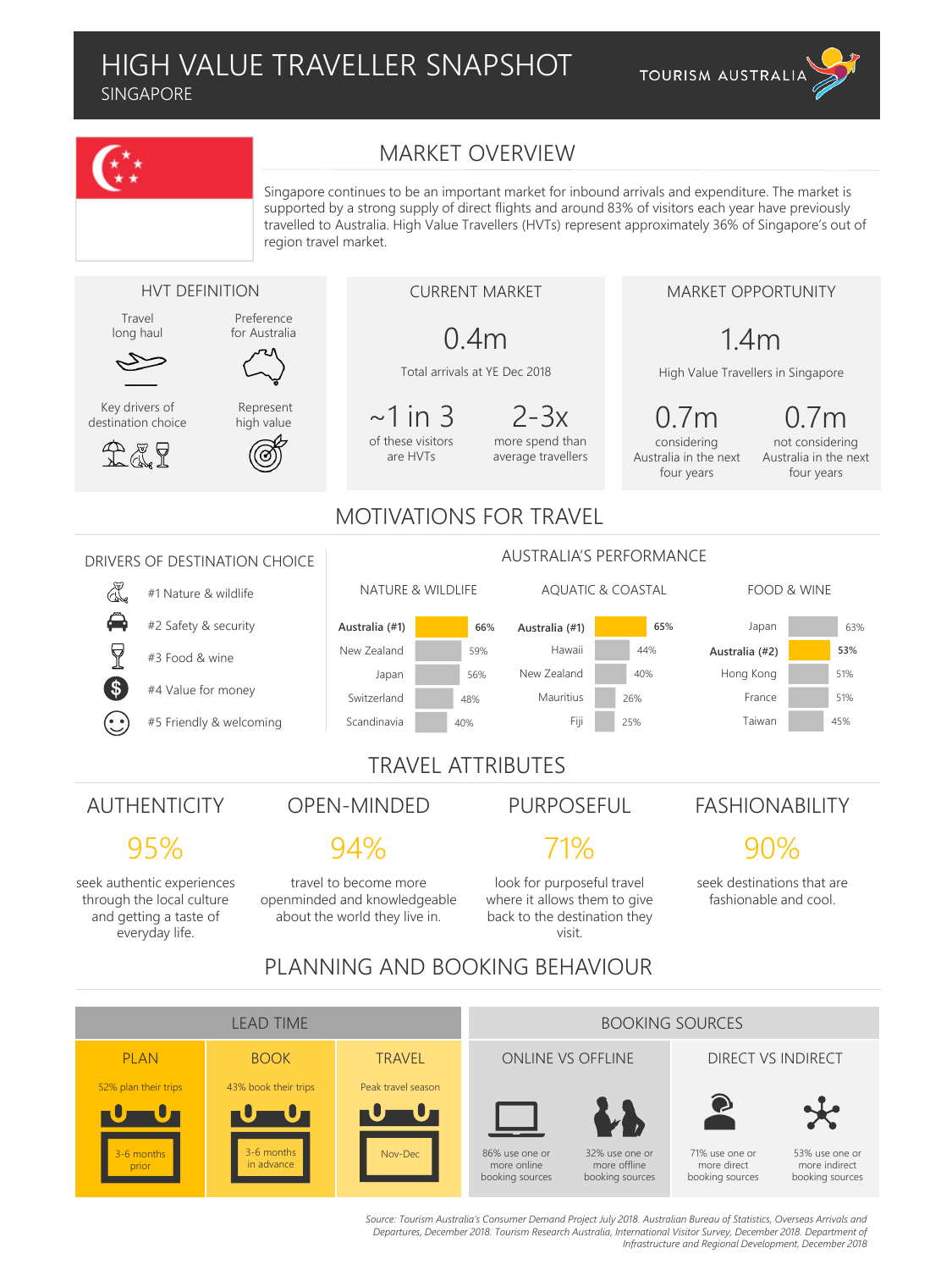SOUTH KOREA





53% plan their trips

49% book their trips

Peak travel season

Dec-Mar 70% use one or

more online booking sources

1-2 months in advance

3-6 months Prior

### MARKET OVERVIEW

South Korea remains a steady inbound market for Australia and market share continues to improve year-on-year. High Value Travellers (HVTs) represent approximately 49% of South Korea's out of region travel market.



Source: Tourism Australia's Consumer Demand Project July 2018. Australian Bureau of Statistics, Overseas Arrivals and *Departures, December 2018. Tourism Research Australia, International Visitor Survey, December 2018. Department of Infrastructure and Regional Development, December 2018*

42% use one or more direct booking sources

79% use one or more indirect booking sources

46% use one or more offline booking sources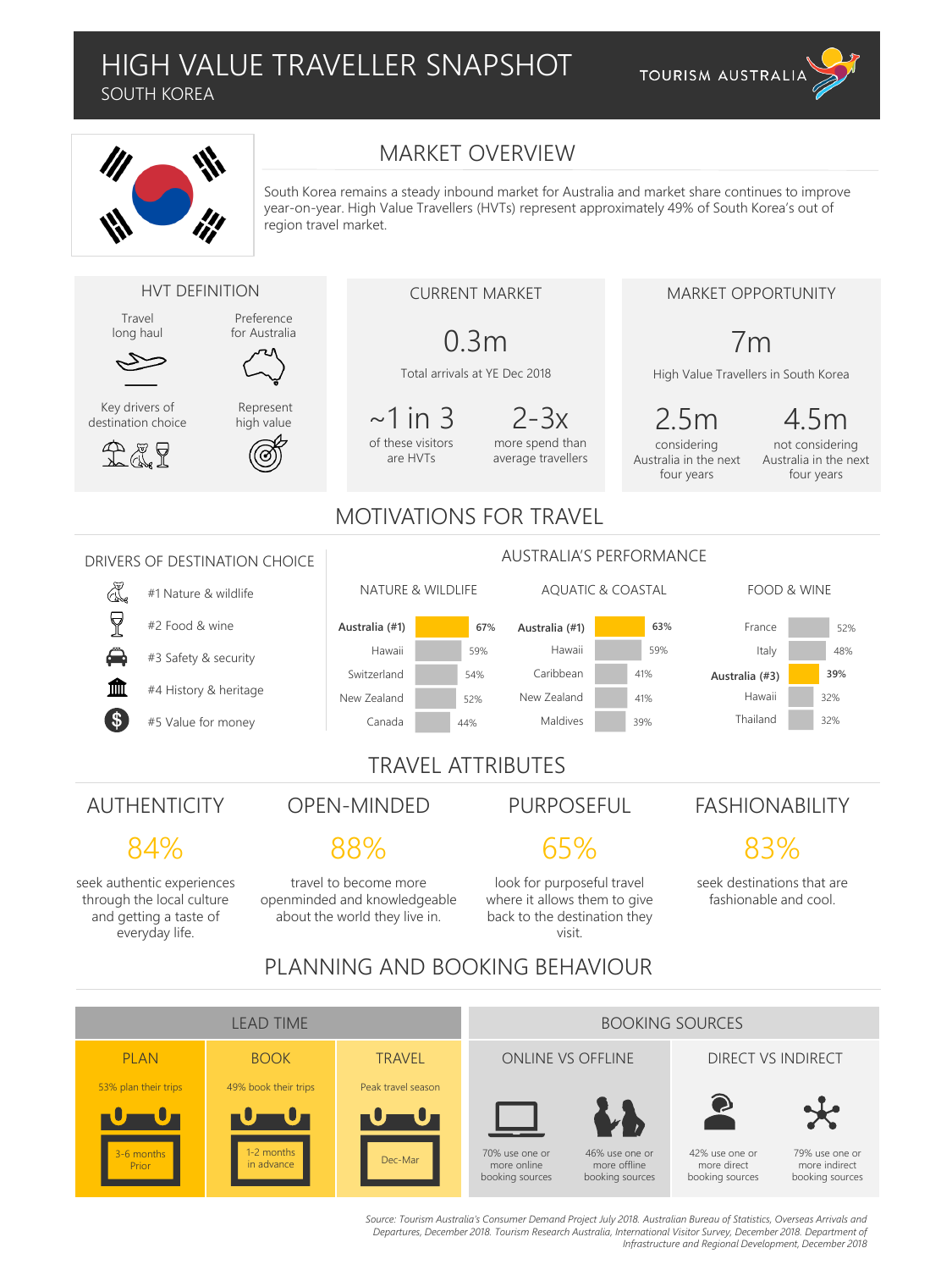UNITED KINGDOM



#### MARKET OVERVIEW

In 2018, the United Kingdom was Australia's fourth largest inbound market for visitor arrivals and the third largest market for total visitor spend, making UK one of Tourism Australia's most important source markets. High Value Travellers (HVTs) represent approximately 38% of the UK out of region travel market.

**TOURISM AUSTRALIA**